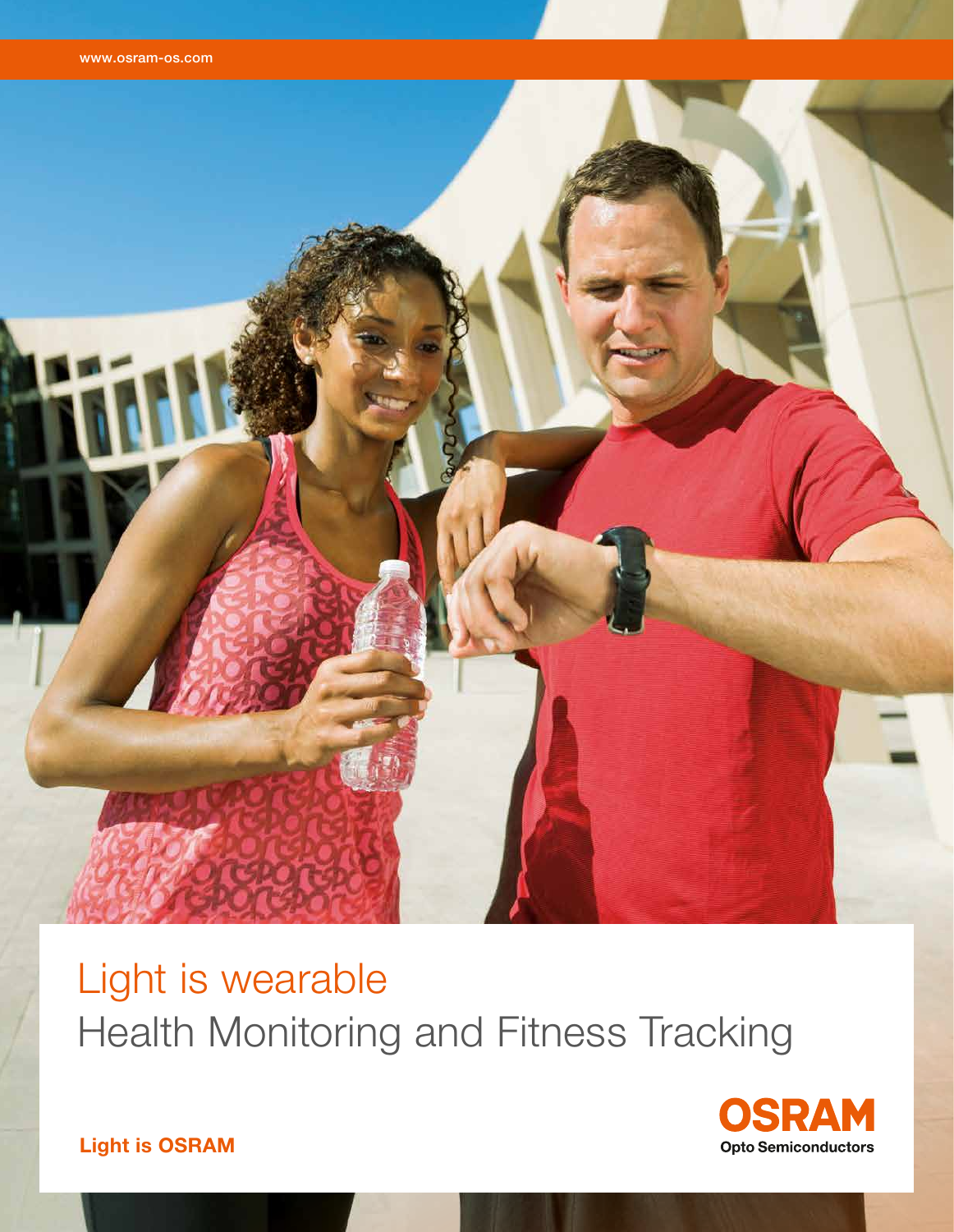

# Exactly what you need: high efficiency and great diversity

OSRAM Opto Semiconductors offers a great variety of innovative components for modern fitness tracking and health monitoring applications: green and red LEDs, photodiodes and infrared emitting diodes, in different packages, sizes and performance classes. All our sensor products are based on high-efficiency chip technology, ensuring low energy consumption and high signal quality for extremely reliable measurements at the same time. Simply choose the components you need for your special application.



### Ready to go new ways

Along with the "Quantified Self Movement" gaining popularity, there is an increasing interest in medical measurement methods that can be integrated in so-called wearable gadgets such as watches, smart phones or fitness bracelets. It started with fitness trackers determining the step frequency by using acceleration sensors. Now optical sensors expand the possibilities of self-observation, as they also offer a straightforward measurement of the heart rate and oxygen saturation of the blood. In addition, the pulse measurement on the wrist or fingers is much more convenient than, say, wearing a chest strap. Last but not least optical methods score in economic terms as well, as the new technologies for highly efficient LEDs allow for more energy-efficient and compact sensors.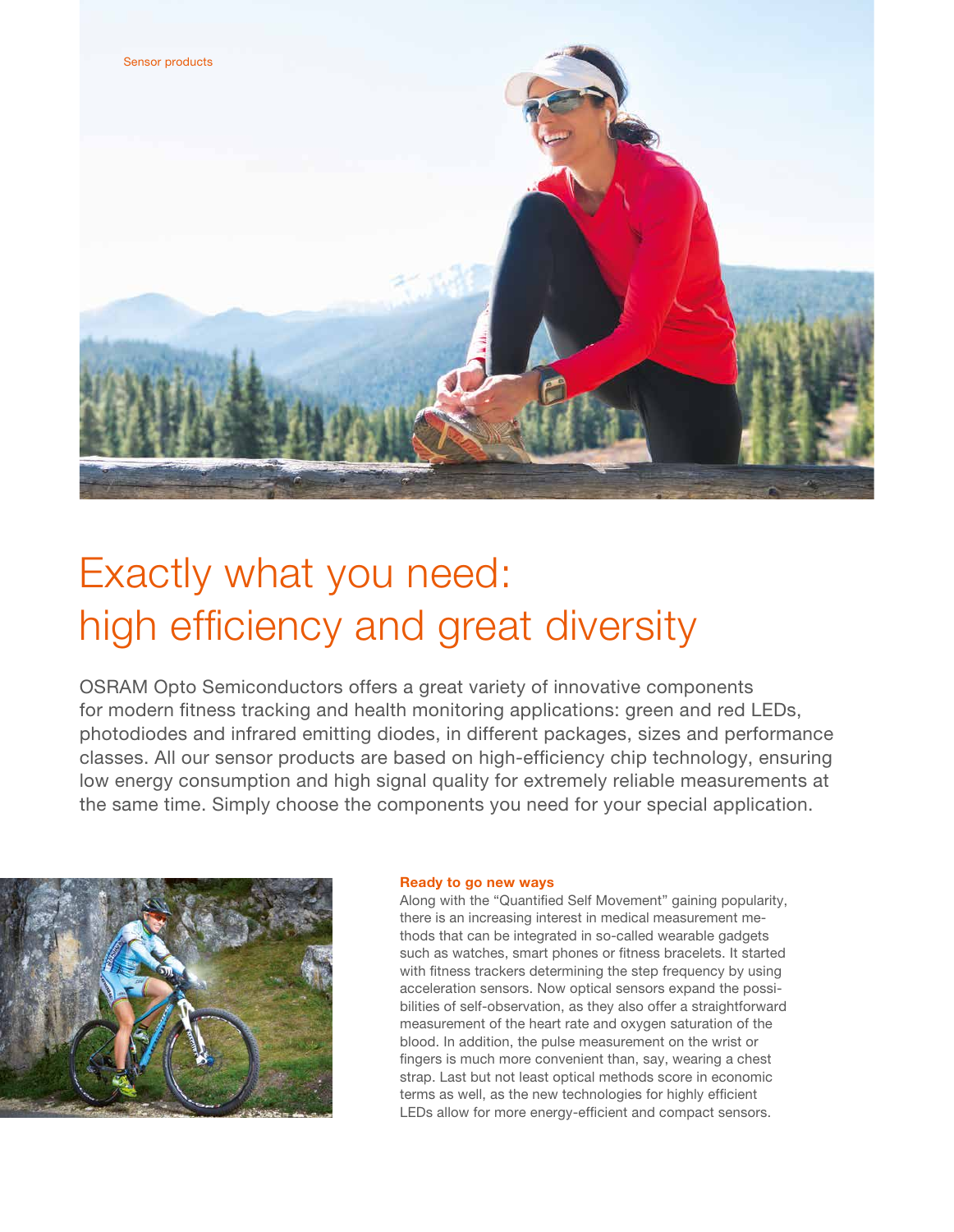# Sensor Products:

#### BioMon Sensor







| Type                                                                                       | <b>SFH 7050</b>                                     | <b>SFH 7051</b>             | <b>SFH 7060</b>                                     |
|--------------------------------------------------------------------------------------------|-----------------------------------------------------|-----------------------------|-----------------------------------------------------|
| Package                                                                                    | <b>Black</b>                                        | <b>Black</b>                | <b>Black</b>                                        |
| Package dimensions (mm <sup>3</sup> )                                                      | $4.7 \times 2.5 \times 0.9$                         | $4.7 \times 2.5 \times 0.9$ | $7.2 \times 2.5 \times 0.9$                         |
| Radiant sensitive area (mm <sup>2</sup> )<br>Photo diode sensitive area (mm <sup>2</sup> ) | $1.3 \times 1.3$                                    | $1.3 \times 1.3$            | $1.7 \times 1.7$                                    |
| Emitter color                                                                              | Red (655 nm)<br>Green (530 nm)<br>Infrared (940 nm) | Green (530 nm)              | Red (660 nm)<br>Green (530 nm)<br>Infrared (940 nm) |

# Discrete Components:

Infrared Emitting Diodes (940 nm) for Health Monitoring





| <b>Type</b>                                 | Mini MIDLED SFH 4441 | <b>CHIPLED with lens SFH 4046</b> |
|---------------------------------------------|----------------------|-----------------------------------|
| Radiant Intensity @ max. DC current (mW/sr) | 65                   | 30                                |
| Total radiant flux @ max. DC current (mW)   | 50                   | 40                                |
| Max. Forward DC current (mA)                | 100                  | 70                                |
| Max. Pulse current (A)                      |                      | 0.7                               |
| Viewing angle at 50 % $I_e$ ( $\degree$ )   | $34 (+/- 17)$        | $44 (+/- 22)$                     |
| Package height (mm)                         | 0.9                  | 1.0                               |
| XY dimensions (mm)                          | $2.3 \times 1.95$    | $3.2 \times 1.6$                  |

## Green LED for Health Monitoring



| <b>Type</b>                           | <b>CHIPLED LT QH9G</b>          | <b>PointLED LT P4SG</b>     |  |
|---------------------------------------|---------------------------------|-----------------------------|--|
| Package                               | <b>SMT</b>                      | <b>SMT</b>                  |  |
| Package dimensions (mm <sup>3</sup> ) | $1.0 \times 0.5 \times 0.4$     | $3.4 \times 1.3 \times 0.8$ |  |
| Technology                            | InGaN                           | ThinGaN                     |  |
| Viewing angle at 50 % $I_v$ (°)       | 150 (horizontal)/170 (vertical) | 120                         |  |
| Color                                 | True green (525 nm)             | True green (528 nm)         |  |

### Photodiodes for Health Monitoring







| Type                                      | <b>SFH 2430</b>                  | <b>SFH 2440</b> | <b>BPW 34 S</b> |
|-------------------------------------------|----------------------------------|-----------------|-----------------|
| Spectral sensitivity (nm)                 | adapted to human eye sensitivity | $400 - 690$     | $400 - 1100$    |
| Peak sensitivity (nm)                     | 570                              | 620             | 850             |
| Radiant sensitive area (mm <sup>2</sup> ) | 7.02                             | 7.02            | 7.02            |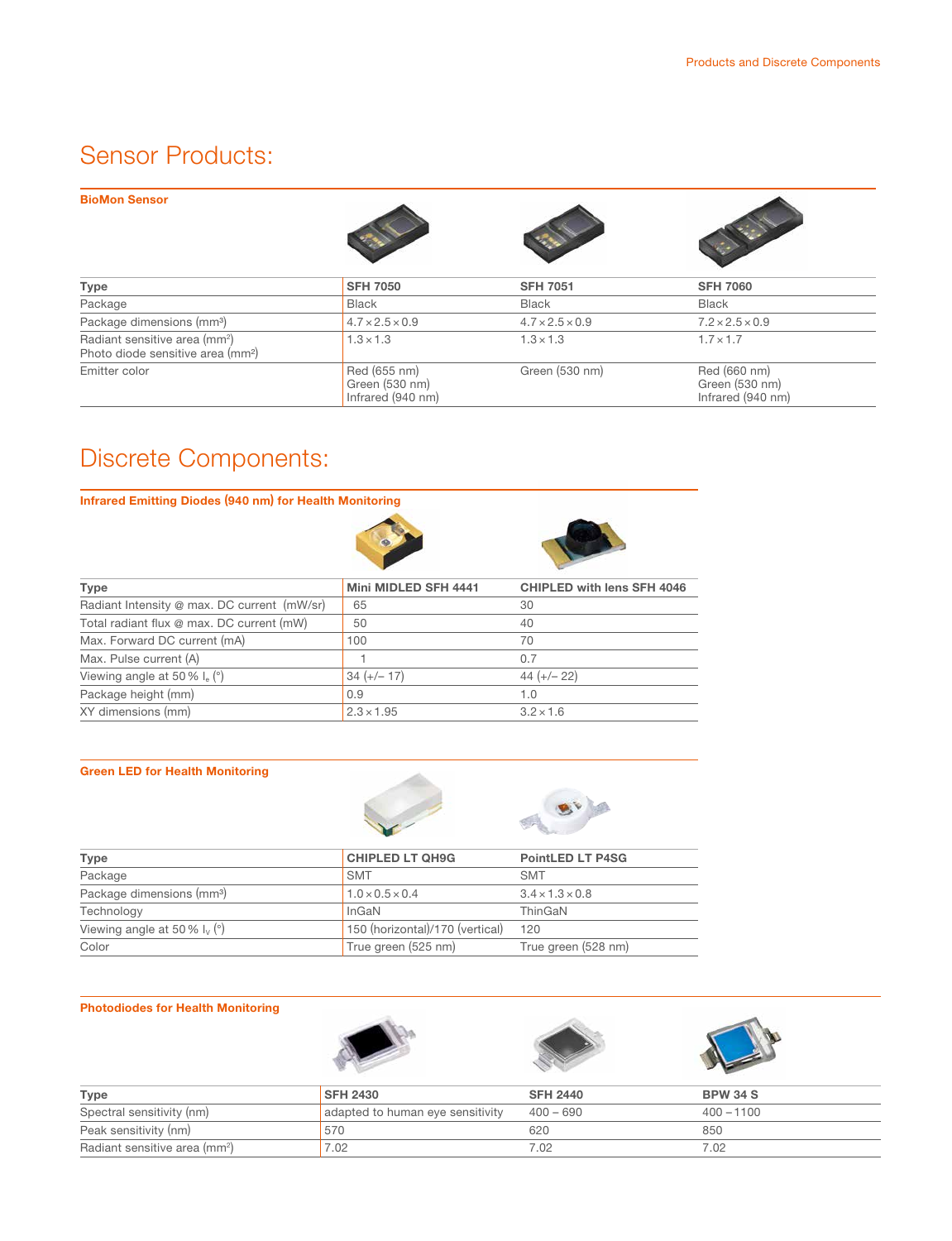# How it works: heart rate monitoring and pulse oximetry

Optical sensors for the measurement of the heart rate and the oxygen saturation of the blood make use of the light absorption in the blood, more specifically of the hemoglobin contained in the blood.



#### Heart rate monitoring

Light strikes the body tissue, and then is transmitted, absorbed and reflected *(figure 1)* – the larger the irradiated blood volume, the lower the amount of light reflected. As the blood volume in the arteries changes with the cardiac cycle, the heart rate results from the periodicity of the detector signal *(figure 2)*. This optical measurement of the change of blood volume in the blood vessels is referred to as photoplethysmography (PPG). In practice, the sensor consisting of juxtaposed light source and detector is located directly on the skin, usually on the wrist or fingers. Due to the location the measurement is made at different wavelengths – green light has established itself as the best option for the wrist, red and infrared light for the finger.

### Pulse oximetry

The oxygen saturation of the blood can be measured when infrared and red light are used at the same time *(figure 3)*. This so-called pulse oximetry is based on the fact that hemoglobin (Hb) is changing its absorption behavior when it binds oxygen (oxyhemoglobin  $HbO<sub>2</sub>$ ). The concentrations of these two variants of hemoglobin can be determined by measuring the absorption at two different wavelengths. This yields the oxygen saturation of the blood. Red (660 nm) and infrared (940 nm) light are the ideal choice, because here the absorption behavior of the two hemoglobin molecules deviates most from each other. In contrast to the pulse measurement, which is only considering the relative changes in light absorption, the light absorption of arterial blood must be measured in absolute terms here. In practice, the blood oxygen saturation can be expressed as a function of the ratio of the minimum and maximum detector signals  $(I_{min}/I_{max})$  at the respective wavelength.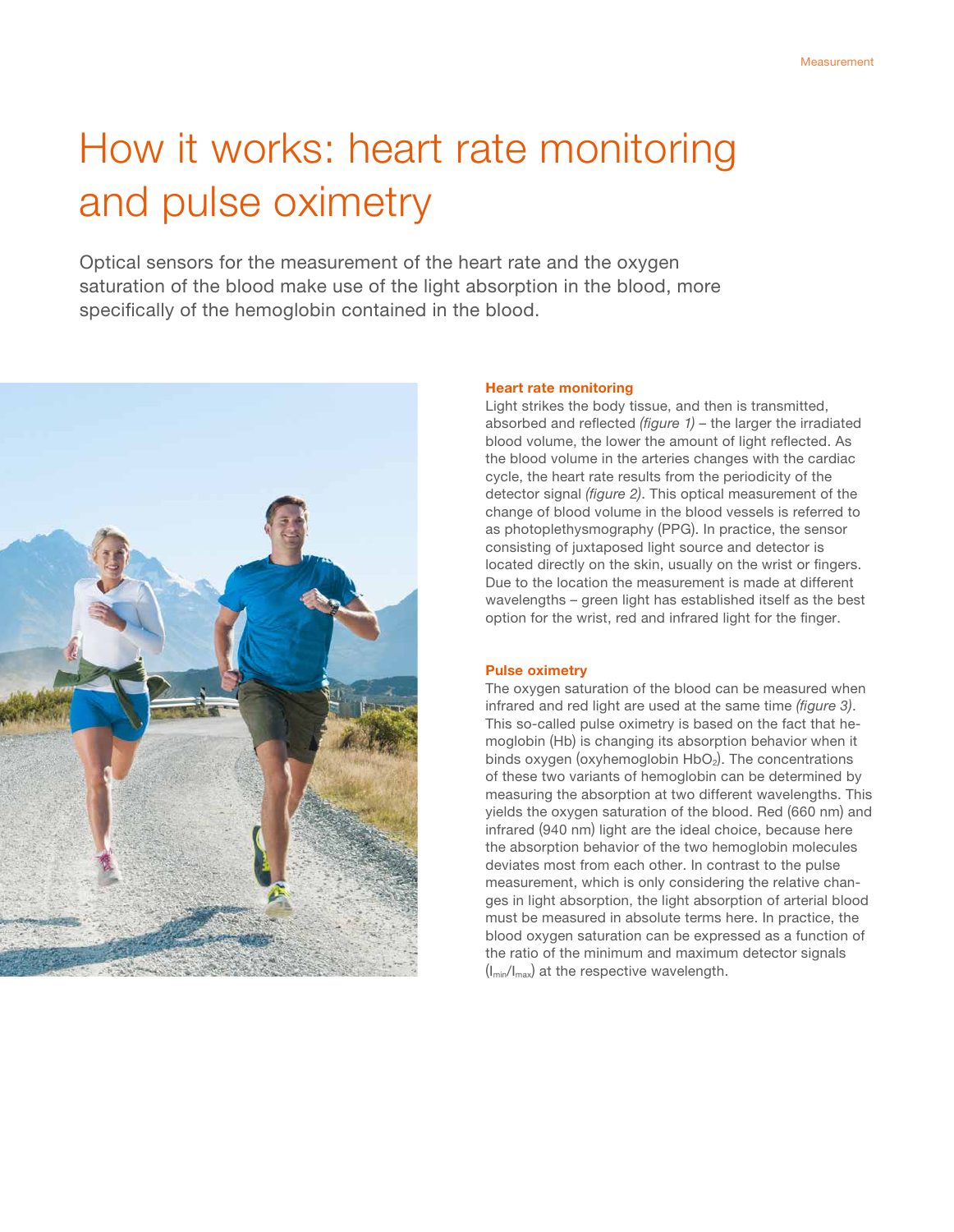#### Figure 1

The sensor SFH 7050 is emitting green, red or infrared light, which irradiates skin or tissue and is absorbed or reflected. The amount of the reflected light registered by the detector varies with the amount of blood in the arteries (photoplethysmography). The measurement is carried out with green light on the wrist, with red or infrared wavelengths at the finger.





Measurement of the heart rate



#### Figure 2

The periodicity of the detector signal I + corresponds to the pulsation of the amount of blood in the arteries. The ratio of the minimum and maximum signal values  $(I_{min}/I_{max})$  is relevant for the determination of the oxygen saturation of the blood (pulse oximetry).

### Figure 3

The absorption behavior of blood – or more precisely of the blood pigment hemoglobin (Hb) – changes at oxygen uptake (oxyhemoglobin or  $HbO<sub>2</sub>$ ). By measuring the absorption of red and infrared light, the oxygen saturation of the blood can be determined.